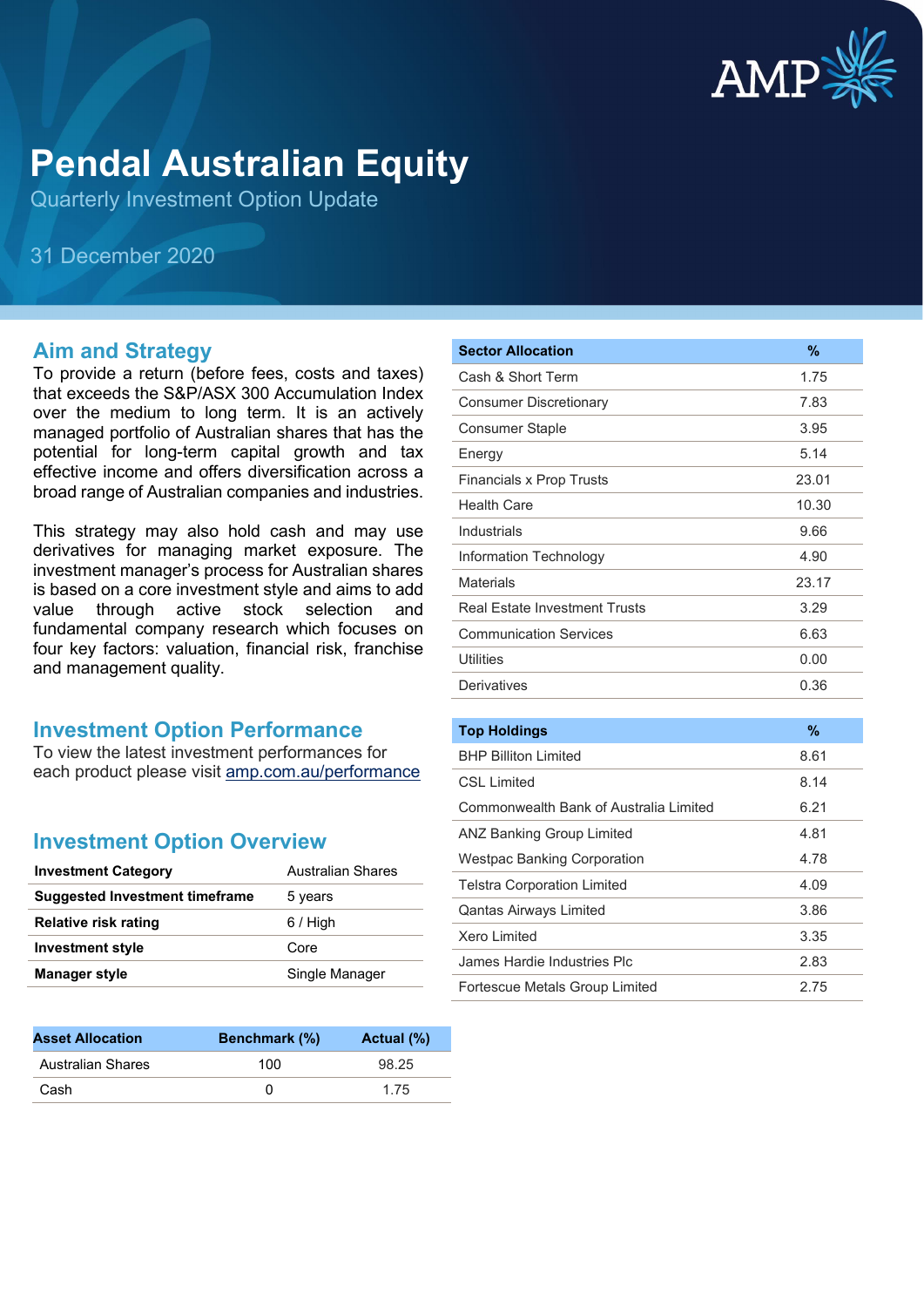### **Investment Option Commentary**

The Fund outperformed the benchmark over the December quarter.

#### **Contributors**

**Overweight Xero** - delivered a good result in November. New subscriber growth softened in the US and UK, in line with expectations given the challenges in attracting new customers during the Covid period. However the key metrics Pendal are watching in those markets continue to track well. There was stronger than expected subscriber growth in Australia – and particularly in New Zealand – which was surprising given that these are already heavily penetrated markets. This may suggest a further post-Covid shift in mentality towards the importance of online cloud-based accounting. There were also constructive signals around the development of the broader platform and ancillary services. XRO remains among the preferred tech growth exposures. **Overweight Nine Entertainment** - upgraded revenue for Dec as advertising rose from 30 to 40% - brands are trying to get in front of consumers after a tough 2020. While the recent outbreak has the chance to derail this in the short term, Pendal believe the trend will continue from here. **Detractors** 

**Overweight Evolution Mining** - Gold continues to sell-off amid the rise of the long-term bond yields, as investor's need for safe haven reduces for now. This saw gold miners, including Evolution Mining (EVN, -13.2%) pull back during the quarter.

**Underweight National Australia Bank** - The big four banks all performed strongly during quarter, ranging from +16.9% (WBC) to 34.2% (ANZ), as their latest updates got well received by the market. The outlook remains unconvincing - revenue trends remain challenged, credit growth - while stabilising - is still low, margins remain under pressure and any tangible benefit from cost out is an FY22 story. However, they remain propped up by the likelihood of lower bad and doubtful debts (BDDs), which supports the capital position and headline earnings, bolstering the dividend yield. Without BDD deterioration it is hard to see the sector underperform materially. Pendal still prefer ANZ and WBC over NAB and CBA.

#### **Market Commentary**

The S&P/ASX 300 Accumulation index rebounded strongly over the December quarter (+13.8%), capping the year's return at +1.7%. Stronger commodity prices, the iron ore in particular, which gained ~70% over the year propelled returns for Resources (+18.6%/+9.2% Q4/CY20); whereas Industrials (+12.6%/-0.1%) were the laggard. Covid cases in the US continue to rise and Europe has started to deteriorate again. In the UK concern centres on the rise of cases in London, and the focus has been on a potentially new strain/variant of Covid-19. While it has proven more infectious, there is no evidence to suggest this new strain will make people sicker or is more resistant to vaccines. The latter is critical to market sentiment.

#### **Outlook**

The rate of Covid infection continues to deteriorate in the northern hemisphere, leading to lockdowns. Jobs have stalled well below pre Covid-levels in the US as the restrictions hit sectors such as leisure and hospitality. Health care systems are under pressure in several countries and regions. Meanwhile, a Covid outbreak in NSW has led to localised restrictions and state border closures. Nevertheless, the market remains relatively positive, driven by the twin beacons of vaccines and policy support. Vaccination programmes are ramping up – at differing rates – across many countries. This is giving hope of rolled back restrictions and demand growth. This remains a key risk to watch – any disappointment here could hit markets and the recovery sectors which have recently run hard.